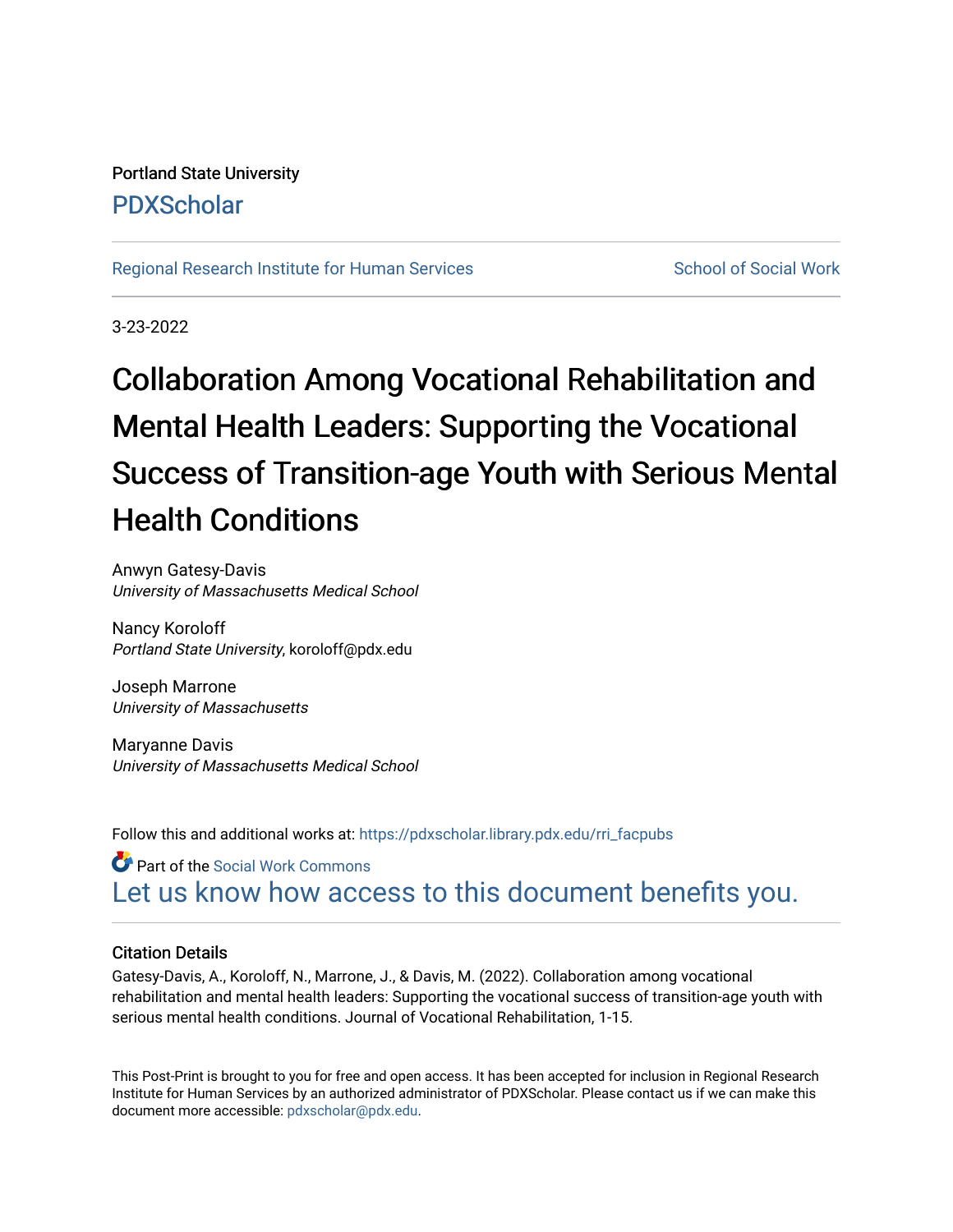# Collaboration among vocational rehabilitation and mental health leaders: Supporting the vocational success of transition-age youth with serious mental health conditions

Anwyn Gatesy-Davis<sup>a,∗</sup>, Nancy Koroloff<sup>b</sup>, Joseph Marrone<sup>c</sup> and Maryann Davis<sup>a</sup>

<sup>a</sup>Transitions to Adulthood Center for Research, Implementation Science and Practice Advances Research Center,<br>Department of Psychiatry, University of Massachusetts Medical School, Worcester, MA, USA <sup>b</sup>*Regional Research Institute for Human Services, Portland State University, Portland, OR, USA* c *Institute for Community Inclusion, University of Massachusetts, Boston, MA, USA*

Received 29 June 2021 Revised 25 August 2021 Accepted 19 November 2021 Pre-press 21 February 2022

# **Abstract**.

**BACKGROUND:** The ability of vocational rehabilitation, adult mental health and child mental health service systems to collaborate regarding the employment and career development goals of transition-age youth has not been explored nor has attention been paid to strategies that would increase this collaboration.

**OBJECTIVE:** This qualitative study asks leaders from these three systems to describe collaborative activities that support better vocational services for transition-age youth with serious mental health conditions and discuss barriers and facilitators to collaboration.

**METHODS:** Qualitative interviews were conducted with 39 formal and informal leaders in vocational rehabilitation  $(n = 16)$ , child mental health  $(n=13)$ , and adult mental health  $(n=10)$  systems as part of a larger study of interorganizational relationships.

**RESULTS:** A primary barrier was lack of knowledge about the services and policies of each other's systems. Another barrier was differences in philosophy about employment and the special needs of transition-age youth with mental health needs.

**CONCLUSIONS:** In addition to specific activities that would encourage greater interaction across three systems, results underscore the need for the child mental health system and vocational rehabilitation system to increase their involvement with and knowledge about one another. This would include training child mental health providers about employment and career development services, vocational rehabilitation providers about the role of mental health in the youngest workers, and both being involved in transition-planning that directly addresses vocational goals and support needs.

Keywords: Transition-age youth, mental health services, vocational rehabilitation services, collaboration

<sup>∗</sup>Address for correspondence: Anwyn Gatesy-Davis, Box 1821, Brown University, Providence, RI 02912-1821, USA; E-mail: anwyn [gatesy-davis@brown.edu](mailto:anwyn_gatesy-davis@brown.edu).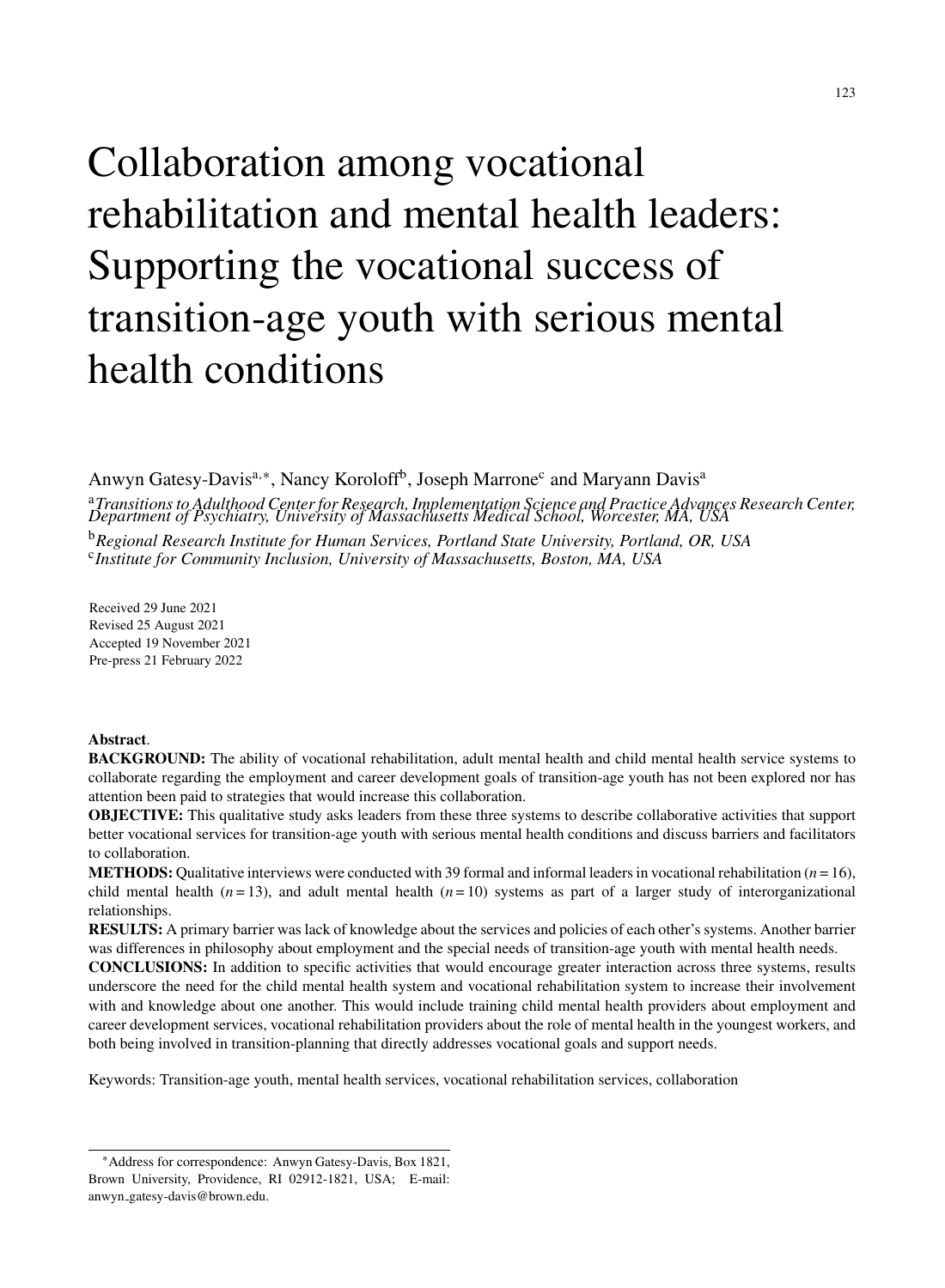# **1. Introduction**

Youth with a disability achieve competitive employment after high school at lower rates than that of young people without a disability. In 1995, postsecondary youth with serious mental health conditions had lower rates of employment than the general population of the same age and were less likely to be employed three to five years after high school than young people with any other type of disability (Wagner, 1995). Wagner updated those estimates in 2009 with data from a comparable sample who were 21–25 years old when interviewed. She found that the rate of high school completion for those with serious mental health conditions had improved; however, the rate of postsecondary education enrollment was just half the rate of the general population. Their point-in-time rate of post high school employment was significantly lower than that in young adults in the general population (Wagner & Newman, 2012). Unfortunately, there is no research available to describe national rates of employment or postsecondary education for those with mental health disabilities since the Great Recession.

# *1.1. Vocational outcomes*

The cost of the failure to transition to employment is great. A third of individuals receiving Supplemental Security Income (SSI) under age 65 are young adults, and 24% of those young adults have psychiatric disabilities (Social Security Administration, 2013). Receiving Social Security benefits is a strong disincentive to work (Becker et al., 2014; Burns et al., 2007; Frey et al., 2011). One study found that when youth with serious mental health conditions enroll in SSI before the age of 18, they remain on the disability rolls for an average of 27 years (Rupp & Scott, 1996). Conversely, young adults with serious mental health conditions who gain a foothold in the labor market are more likely to forestall entry into the disability system (Cougnard et al., 2007; Drake et al., 2013). Moreover, the earnings gaps between those with Bachelor's degrees and those with only a high school diploma or certificate has roughly doubled since 1980 (Autor, 2010; Autor et al., 2008), and wages increased substantially with even some college, or a postsecondary certificate or associates degree over those without any postsecondary education or training (Holzer & Dunlop, 2013). Findings from the National Longitudinal Transition Study-2 further confirms the importance of services that support postsecondary educational

and vocational goals for young adults with disabilities (Newman et al., 2011).

### *1.2. Role of vocational rehabilitation services*

For working-age individuals with disabilities, the state vocational rehabilitation authority has responsibility for helping those with disabilities, including mental health disabilities, achieve employment and economic self-sufficiency. Recent federal legislation, the Workforce Innovation and Opportunity Act (WIOA; P.L. 113–128), has explicitly mandated that state vocational rehabilitation agencies provide specific services to better launch the adult employment of youth with disabilities. WIOA also gives special consideration to "high risk" youth, including those that have dropped out of school, are homeless, are involved with juvenile or criminal justice systems, are in or have aged out of foster care, and those who are pregnant or parenting (Miller et al., n.d.). For students with disabilities, WIOA sets forth the expectation that state vocational rehabilitation agencies will help with transition-related activities by providing Pre-Employment Transition Services to students of an age to receive transition planning (usually 14–21 year-olds, as defined in the Individuals with Disabilities Education Act) who are eligible or potentially eligible for vocational rehabilitation. This includes those who have not applied or been determined eligible for vocational rehabilitation services. The law also requires vocational rehabilitation agencies to commit a minimum proportion of federal funding that they receive to Pre-Employment Transition Services for students with disabilities (15%), and 50% of their supported employment program allotment for provision of Supported Employment services to youth (ages 14–24) with the most significant disabilities. Importantly, too, WIOA extends the previous 18-month limitation that an individual could receive supported employment services before the transition to on-going support, to a maximum of 24 months. These provisions make vocational rehabilitation systems an important resource for youth with serious mental health conditions.

Referral for vocational rehabilitation services typically happens for students who receive services under the Individuals with Disabilities Education Act during their Individualized Education Program's (IEP) mandated transition planning. However, less than 10% of students with serious mental health conditions are identified or qualified for an IEP (Forness et al., 2012), and a high proportion have dropped out of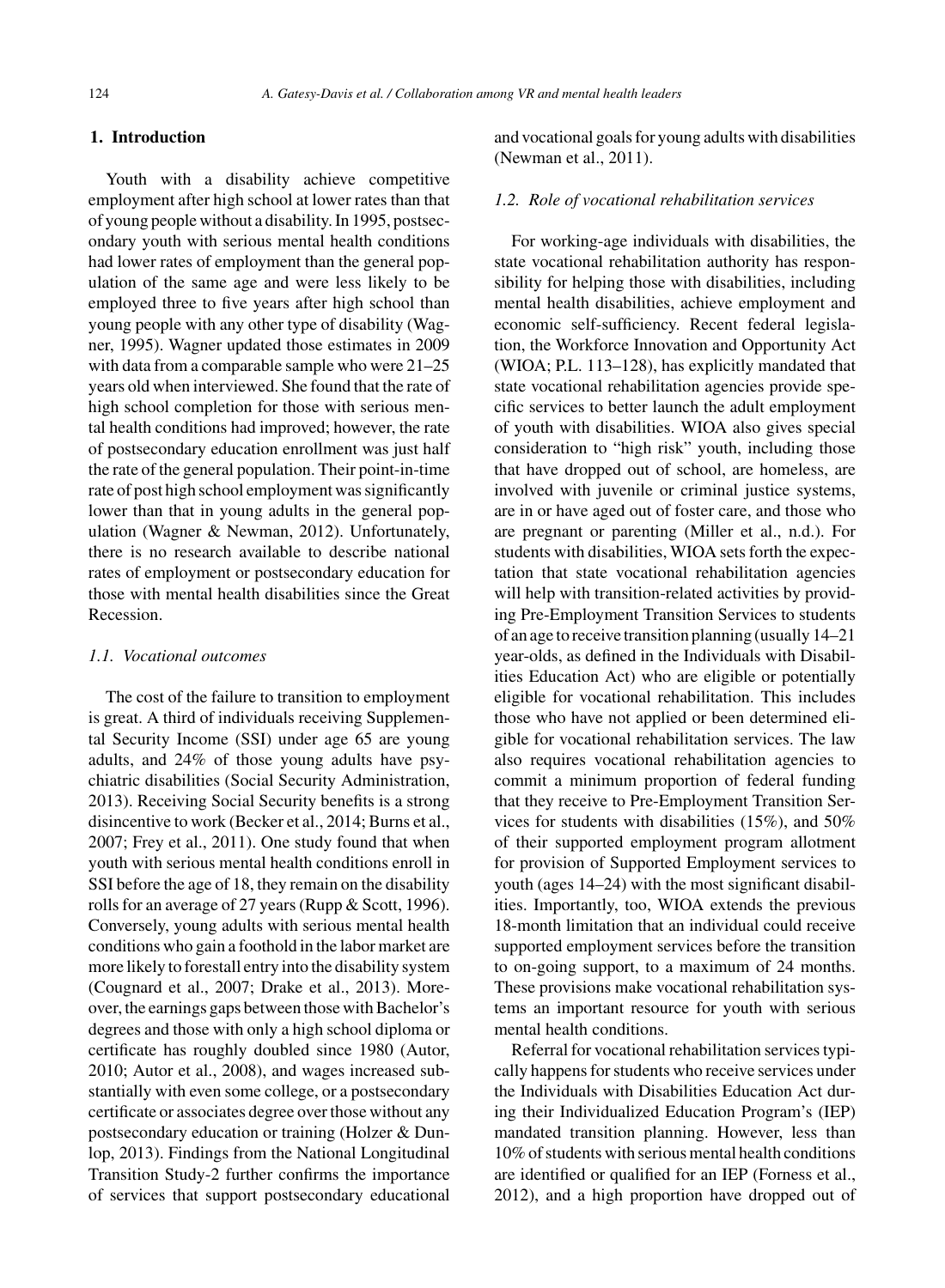school before transition planning activities are completed (Wagner & Newman, 2012). For this reason, schools are an insufficient conduit to the WIOAmandated vocational rehabilitation services for youth and students with serious mental health conditions. Given the changes introduced by WIOA, it is critical that collaboration among vocational rehabilitation service providers and mental health service providers be strengthened in a way that better supports young people with serious mental health conditions.

# *1.3. Impact of cross-system collaboration*

While there is a growing literature on interventions that improve employment in youth and young adults with serious mental health conditions (e.g. Bond et al., 2016; Davis et al., 2018; Ellison et al., 2019), little is known about how vocational rehabilitation and mental health systems improve or impede employment and early career services for this population. One service system feature that holds promise is cross-system collaboration. Collaboration involves information exchange, activity modification, resource sharing, and building mutual capacity for reciprocal benefit and to achieve shared goals (Himmelman, 2001). Cross-system collaboration occurs among service providers from different systems and among defined units across service systems. Collaboration levels can be observed in whole systems, such as can be measured with Social Network Analysis (Milward et al., 2010; Morrissey et al., 1994; Nicaise et al., 2013) in which collaborative behaviors such as making or receiving referrals or meeting together for client planning purposes, is measured between each pair of organizations within the systems being observed (i.e. the network). This yields a measure of the interconnectedness of the entire network, as well as other measures, such as the proportion of linkages across, rather than within, specific systems (Davis, et al., 2018). Cross-system collaboration can also be observed at different levels of systems, for example within interagency teams whose charge it is to work together to address some shared goal. Team-based collaboration is typically measured using self-report measures completed by team members.

Some studies have found cross-system system collaboration can improve client-level outcomes, (e.g., Archer et al., 2012; Rosenheck et al., 2002) while others have not (Goldman et al., 2002). Of particular interest is one study (Fabian et al., 2016) that examined the impact of collaboration within interagency oversight teams on vocational outcomes in youth with disabilities served in the vocational rehabilitation system. They found that higher self-rated collaboration scores among interagency teams predicted a significant increase in the rate of successful employment outcomes of youth served in that team's geographic area when their cases were closed by their vocational counselor. Yet, a different aspect of team functioning, one that measured team cohesion or synergy, did not yield a positive outcome. These studies underscore the complexity of collaboration and the challenge of good measurement (Longoria, 2005). While findings on the relationship between cross-system collaboration and individual outcomes is mixed, there is, however, a consistent relationship between collaboration and increased service utilization (e.g., Rosenheck et al., 1998; Rothbard et al., 2004). For example, He and colleagues (2015) reported on a systematic intervention to increase collaboration between child welfare and mental health services which resulted in more screenings for mental health needs and an eight-year increase from 21% to 51% of children in the child welfare system receiving mental health services. Interorganizational collaboration (i.e. collaboration between organizations, not necessarily cross-systems) can also benefit organizations. It builds organizational capacity and leverages existing resources (Gray, 1989; Huxham, 1996) and is seen as increasingly necessary for solving complex problems (Trickett et al., 2011). Thus, given the benefits of cross-system collaboration, understanding the factors that lead to and support collaboration between vocational rehabilitation and mental health systems that serve transition-age youth should yield strategies for increasing that collaboration.

## *1.4. Factors that impact collaboration*

Having a greater understanding of malleable organizational factors (i.e. that are amenable to change), that are associated with improved cross-system or interorganizational collaboration is critical to identifying or developing potential actions that will improve collaboration. Davis and colleagues used social network analysis to measure collaboration between programs serving either primarily youth or primarily adult age groups (Davis, et al., 2018). They found that programs that thought their important stakeholders (e.g. system leaders, funders) wanted greater collaboration across child-adult programs did in fact collaborate more with programs that served "the other" age group. Similarly, when important stakeholders promote collaboration (e.g. clear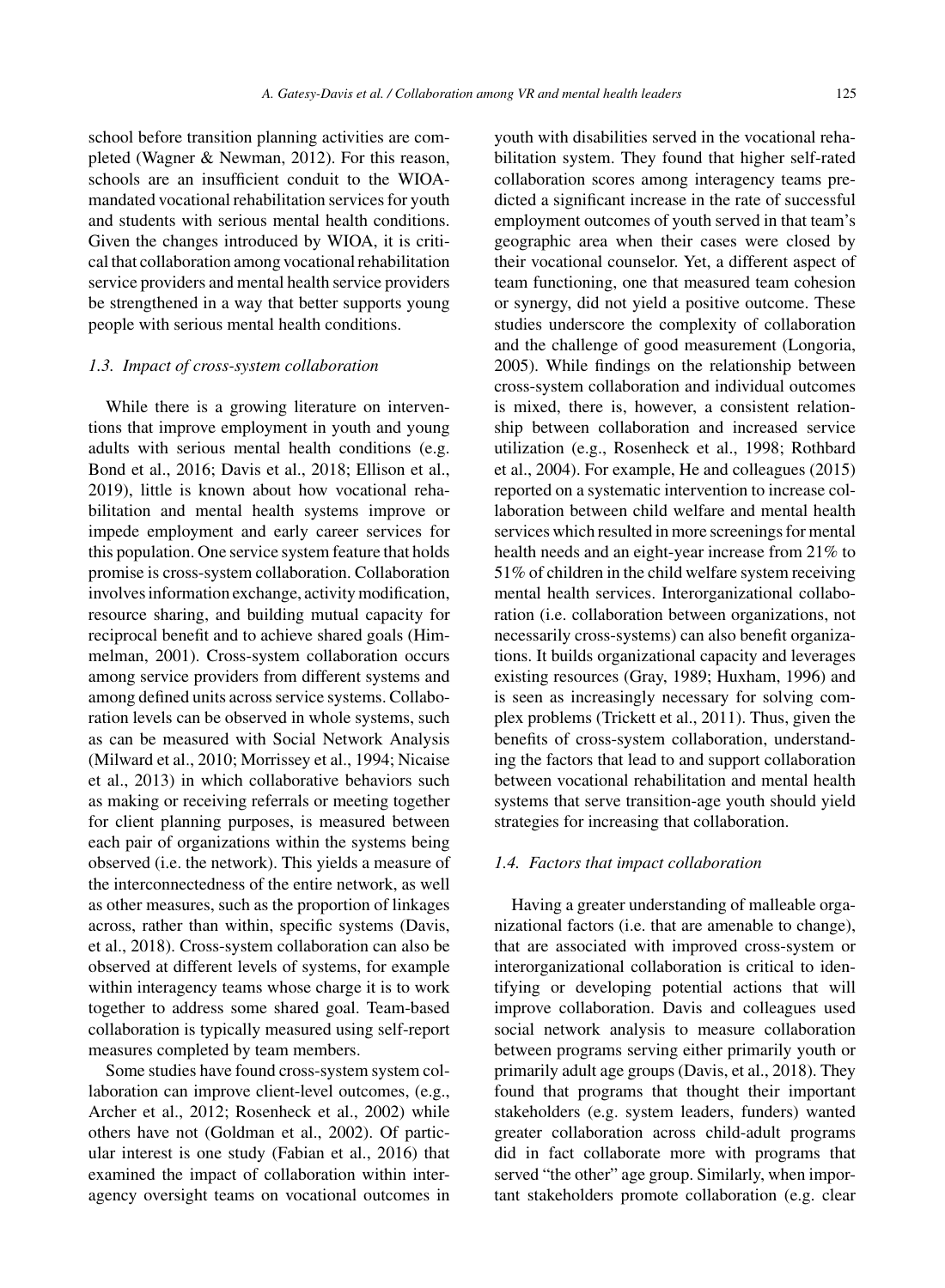communication of expectations, removing barriers to collaboration) cross-system collaborative behavior increases (Nowell, 2009; Swanson et al., 2014). Various aspects of organizational complementarity (e.g. having complementary goals and services, a shared vision, low competition) facilitate interorganizational collaboration (Tsasis, 2009) as does organizations being knowledgeable about each (Hodges et al., 1998; Enemark et al., 2014).

There have been several studies that have examined collaboration between vocational rehabilitation and adult mental health at different levels of the systems. As early as 1995, Weinstock and Barker conducted an in-depth study of nine vocational rehabilitation programs, focused on their case management activities regarding those with psychiatric disabilities. They used a purposive sampling methodology to identify the programs and conducted structured interviews with those in various roles in the agencies as well as referring agencies. Six programs were selected for analysis regarding factors that enhanced collaboration between the agencies and adult mental health systems. They found that although funding limitations were a barrier, cooperative funding agreements, and mental health programs establishing themselves as an employment vendor for vocational rehabilitation facilitated collaboration. They also identified a number of ways that the design of services increased collaboration such as redefining traditional staff roles, co-location, and hiring staff with training and experience in both systems. Another study, conducted in England (Holwerda et al., 2016) examined the perceptions of mental health professionals and social security professionals about interdisciplinary collaboration. They found that when professionals collaborated in a structured way, (e.g. regular meetings) they were more positive about collaboration than when they collaborated in an *ad hoc* manner. Lastly, Noonan and colleagues (2012) investigated the role of the state level interagency team in improving collaborative behavior. They examined a state interagency team comprised of members from 10 state agencies including the Department of Mental Health and the Department of Vocational Rehabilitation. Through Social Network Analysis of individuals on the team they identified an increase in connections between team members over time. Their focus group results yielded two main themes, collaborative capacities and collaborative strategies. Collaborative capacities refer to processes or characteristics internal to the group that support successful functioning. These included having a variety of partnerships,

relationships, time together, shared vision and shared leadership. Collaborative strategies refer to activities of the group that support successful functioning. These included site visits, joint planning, joint training and sharing information. Taken together, these studies have identified a variety of factors that can enhance collaboration between vocational rehabilitation and adult mental health systems.

Little is known about collaboration between vocational rehabilitation and mental health systems serving transition-age youth. Transition-age youth are served in both the child and adult mental health systems because their ages span adolescence and young adulthood. The impact of WIOA calls for a better understanding of how to enhance collaboration within this triangle of systems (i.e. vocational rehabilitation, adult mental health, child mental health). Service providers, family members and transitionage youth themselves need better tools and methods for identifying resources that can aid career and employment goals development and planning the steps to achieve those goals. This qualitative study asks leaders from these three service arenas to describe their collaborative activities with each other regarding this population and their vocational support needs and to discuss factors that would help increase that collaboration. The goal of this study was to better understand factors that facilitate or hinder their collaboration. In line with stages of early investigation of a phenomenon, we used qualitative interviewing to obtain rich data from which principles or themes could be discovered.

# **2. Materials and methods**

The qualitative interview data reported in this article came from a larger study of relationships among vocational rehabilitation and mental health systems which included a social network analysis conducted by web survey and analysis of relevant RSA data. All methods for this study were approved by the institutional review board of the University of Massachusetts (approval # H00008656, on 9/8/2015). The data were collected from communities that were included in the 16 grants from the Substance Abuse and Mental Health Services Administration "Now is the Time - Healthy Transitions" program. Grantees received funding from 2014 to 2019 and were expected to improve services for youth and young adults with, or at risk of, serious mental health conditions in at least two communities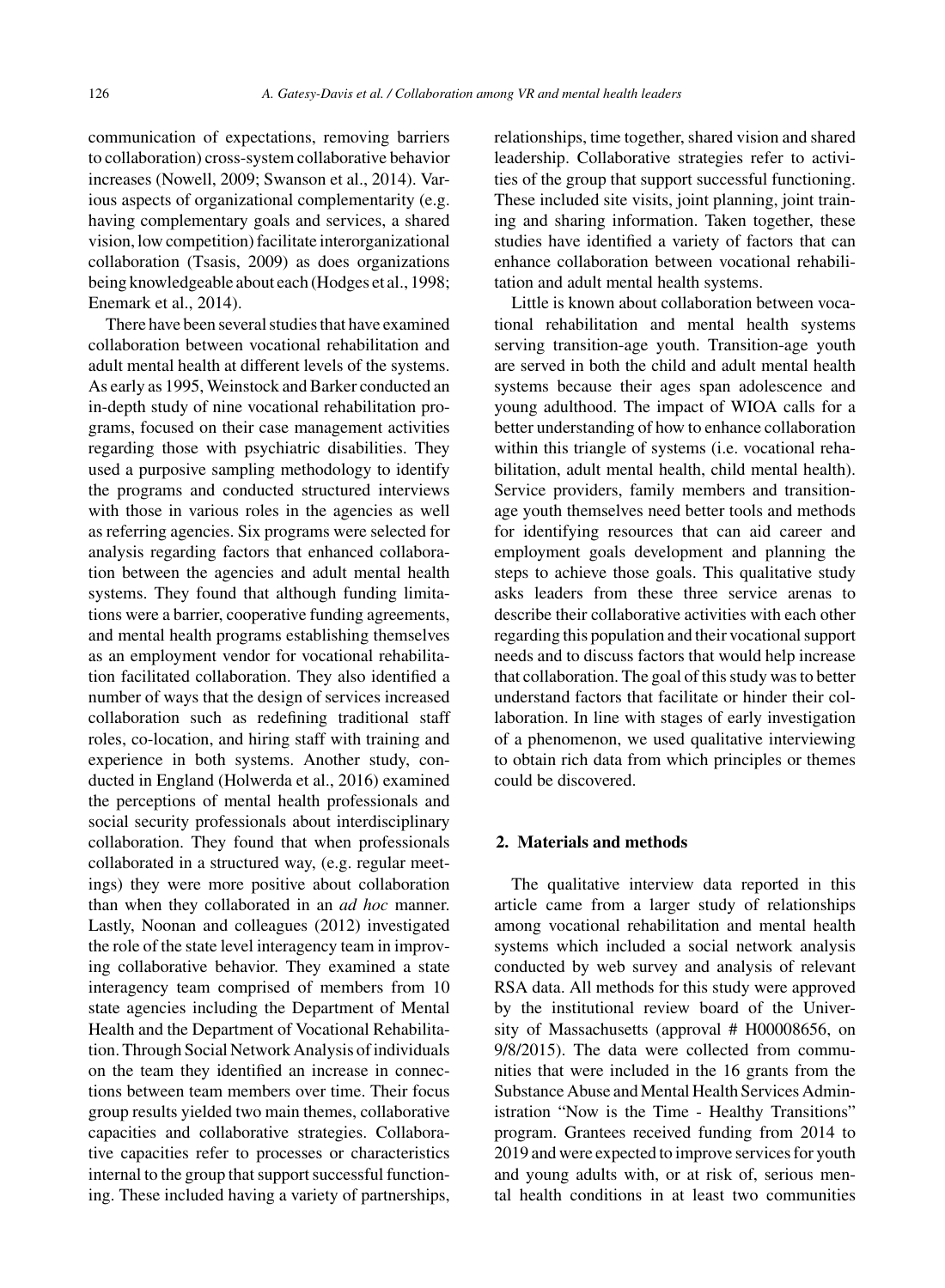in the grantee state. In the communities served by the grantees, key informants were identified by contacting the local publicly funded branch of the state vocational rehabilitation department and the local entities most identified to carry out state and federal mandates for child mental health and adult mental health. The regional administrator for vocational rehabilitation, child mental health and adult mental health were identified as key informants to participate in the study. Potential participants were recruited via letter and e-mail, inviting them to participate in an interview. In some cases the regional administrator delegated a program manager or direct services provider to respond. We refer to interviewees as "leaders" throughout this article because all were knowledgeable about services for youth and young adults with disabilities, even though some did not hold administrative positions. Follow-up phone calls or e-mails were used to set up hour-long phone interviews with participants. Participants were offered a \$25 gift card for participating: however, most participants declined the gift card because of organizational policy about accepting gifts. Interview questions were provided to participants prior to the interview so that they had sufficient time to prepare. Participants were asked to respond based on their professional experience and were not expected to represent the views of their employer.

The interview guide was constructed by the researchers including one with prior experience working in mental health and vocational rehabilitation systems, as well as extensive research expertise in these systems nationally. Because each interview was selected based on their position in the service system, demographic information were not considered relevant. The interview guide explored the concept of collaboration defined as "actively working together to achieve shared goals for the vocational outcomes of 16-26-year-olds with psychiatric disabilities." Respondents were asked questions such as the following: Would you describe how your local [VR,AMH,CMH] system delivers services for transition age youth and young adults with psychiatric disabilities; What do you view as desirable collaboration in order to improve employment and educational outcomes between [insert their system] and [other two systems]; What do you see as barriers to collaboration that should improve employment and educational outcomes; What do you see as facilitators to collaboration that should improve employment and educational outcomes? The following research question was employed to structure both the interview

schedule and the qualitative data analysis: What efforts are local vocational rehabilitation/child mental health/adult mental health systems making to build infrastructure for youth and young adults with serious mental health conditions via cross-triangle collaborations?

Researchers successfully conducted at least one interview with informants in 20 of the 31 potential communities (64.5%), collecting data from 39 of the 93 (42%) informants invited to participate. The researchers conducted interviews with 16 leaders from vocational rehabilitation, 10 leaders from adult mental health, and 13 child mental health leaders. The leaders were asked about collaboration between their system and the other two systems in the triangle. Interviews were transcribed and each transcript was coded by at least two members of the research team. Initial coding followed the lines of the interview questions and yielded several major themes. Within these major themes, a second level of analysis was conducted to identify specific quotations that expanded on the relationship between mental health and vocational rehabilitation systems and their perception of collaboration. A measurement of intercoder reliability was computed yielding 90% agreement and a Cohen's Kappa value of 0.78 which is at the high end of the moderate category (McHugh, 2012).

# **3. Results**

Responses to questions about the nature of the collaboration between systems were the main source of discovered themes about collaboration; however, questions that were not explicitly about collaboration sometimes yielded comments that described collaborative efforts, and those excerpts were included in the analysis. Evidence of active collaboration was limited, in general. There was collaboration between vocational rehabilitation and adult mental health, mostly around mental health clients older than transition- age youth. There were few examples of collaboration between child mental health and vocational rehabilitation. Coordination between vocational rehabilitation and schools was mentioned frequently by respondents from vocational rehabilitation even though no questions specific to this collaboration were asked.

# *3.1. Facilitators to collaboration*

Facilitators to collaboration were defined for respondents as activities or conditions that lead to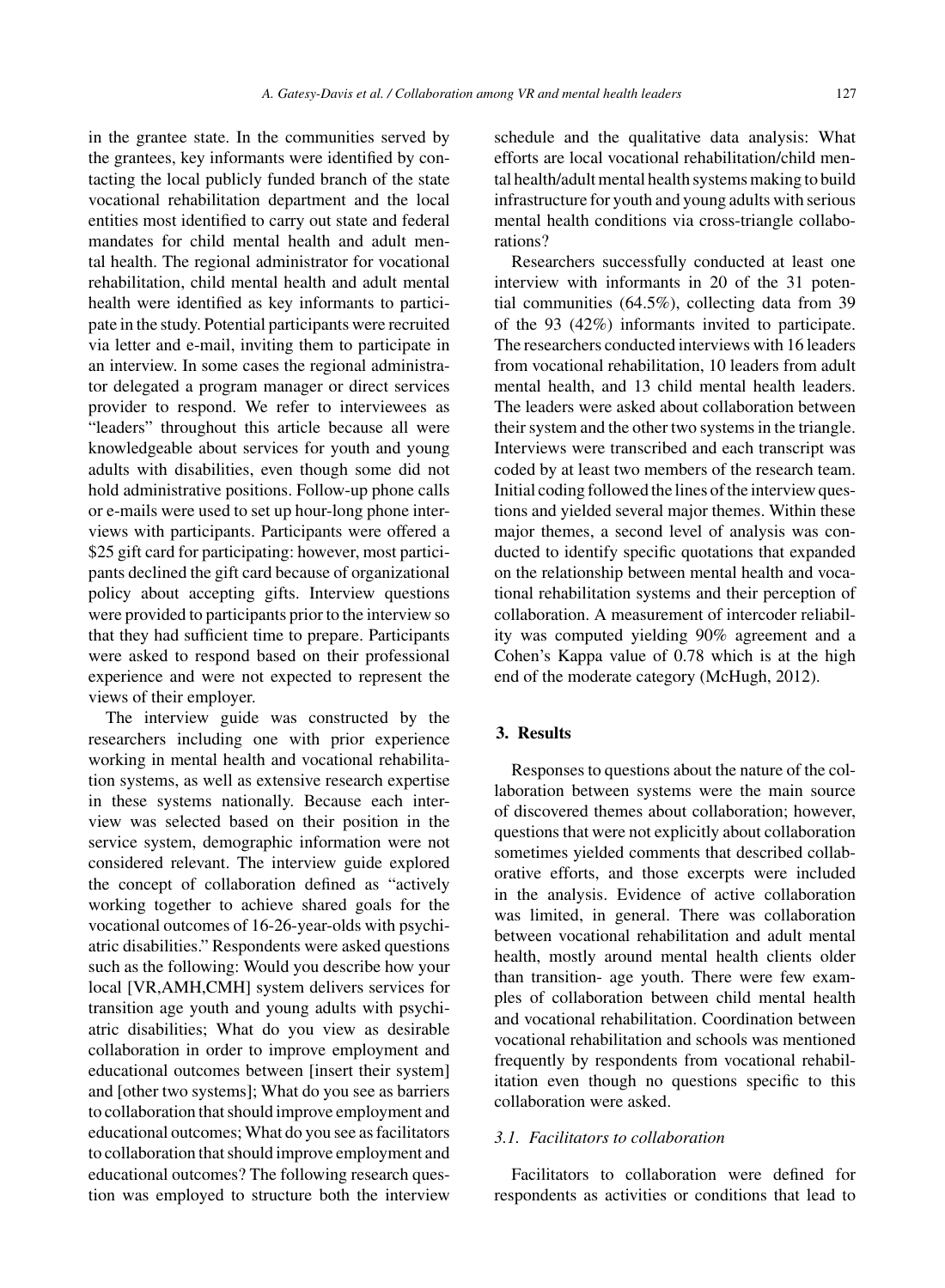greater connection among the systems and support the employment and educational outcomes of youth and young adults with psychiatric disabilities. In general, opportunities for staff to build relationships across agencies and learn more about other agencies were seen as facilitators to cross-triangle collaboration. A variety of occasions can create these opportunities to get to know each other. Participants identified meetings across agencies, referrals, shared/cross training of staff, and working toward a common goal as situations that facilitated collaboration.

# *3.1.1. Meetings*

Participants noted that meetings between crosstriangle agencies create individual relationships between staff and offer staff a chance to gain information about each other's agencies.

"... knowing key people... that's where it's helped with our regional interagency councils . . . Everybody there knows somebody to call. If they don't know the answer, they'll say 'You know, you really need to call downtown to so and so at Voc. Rehab." (child mental health)

"We have {vocational rehabilitation} staff designated to work with our providers...They go on site with our providers to give them an understanding of who they are, what they are, what they do, what their strengths and weaknesses are. And then they meet regularly with our staff . . . to review where we are and we address issues proactively." (adult mental health).

"There was a suggestion by our chief psychiatrist . . . that maybe we do some reach out. So the three regional directors [of vocational rehabilitation] and the director from [state department of mental health] went and met with the regional directors of the child mental health side. We did ... Voc Rehab 101 and talked about WIOA and the changes . . . We learned more about the services that they provide. Because it really is two different systems at [department of mental health]... the child and adolescent system and the adult system." (vocational rehabilitation).

# *3.1.2. Referrals*

Referrals act as a mechanism to transfer young people from one agency to another and can build relationships between the referring staff.

"And we're very lucky. [vocational rehabilitation] is not only in the same building as us. They're across the hall ... we have immediate access to them . . . I have meetings with them on a quarterly basis where we talk about barriers, about difficult situations . . . ways to promote referrals to [vocational rehabilitation]". (adult mental health)

"... we have longstanding relationships with [vocational rehabilitation] . . . And in fact, one of our youth and young adult case managers that was with us for many years left and took a job there. And so she's been a really great link for us . . . She sends people to us. We send people to her." (adult mental health)

"... something we do...in working with their transition plans is identifying their goals, and who do we need at the table? So if that's someone from Voc. Rehab. then that person from Voc. Rehab. will be invited to come there to attend that meeting. And help explain what type of services they can provide for the youth and it's kind of like a warm linkage. And now they're part of the team." (child mental health)

"We have a really robust IPS service in the district ... and there's excellent coordination between those and our agency. But the adolescent program doesn't really coordinate with us at all". (vocational rehabilitation)

# *3.1.3. Shared/Cross training*

Another opportunity to build relationships with staff from other agencies is found in the form of crossagency staff trainings. This theme primarily appeared in interviews with leaders in the adult mental health system and less frequently in interviews with vocational rehabilitation participants.

"Yes, we're working with [vocational rehabilitation] very aggressively to try to get a lot of our providers trained in employment services so they understand how to work with and intervene, and also understand what services are available to the individual, who is impaired." (adult mental health)

"And then we do open up our trainings to each other. So [department of mental health] will send us their training, even if they are external to the agency. We do the same. A lot of planning is involved in this." (vocational rehabilitation)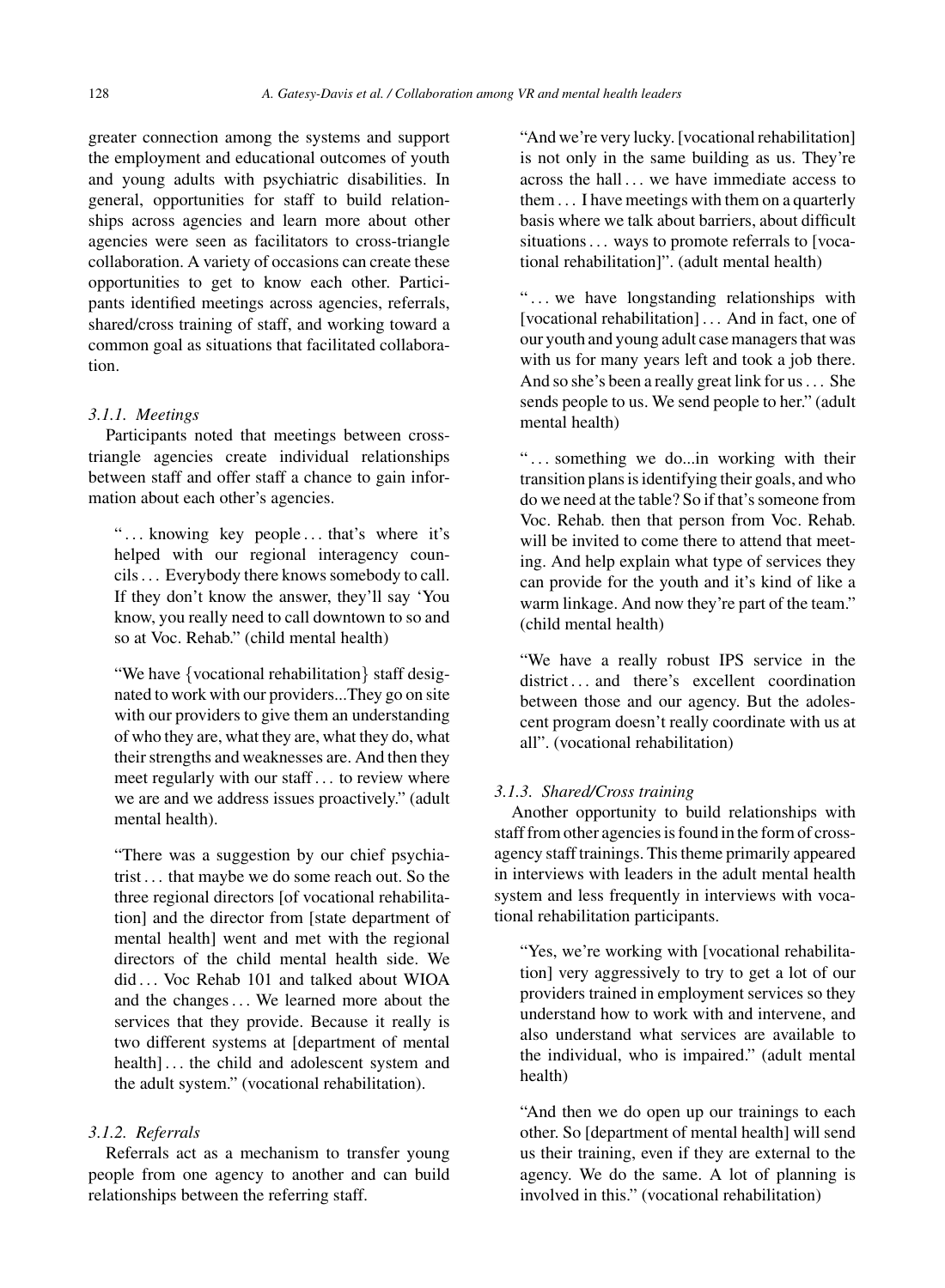# *3.1.4. Concrete projects build collaboration*

Working toward a shared goal involves communication and forging working relationships across agencies. One example of a concrete project that brings these three systems together recently was planning for services prescribed by WIOA.

"We work with them [vocational rehabilitation] around the type of technical assistance we need [from WIOA]. And we were able . . . to select our provider.... We are at the table helping to craft the initiative and to implement the initiative . . . We're equal partners." (adult mental health)

"... which is really exciting and sort of new at this point, is something the [state] received from SAMHSA. It's called a Healthy Transitions Grant . . . As a part of that grant, we have, through collaborative effort, had a drop-in center . . . Its sort of a morph between a drop-in center and a clubhouse that is open in [community]." (vocational rehabilitation)

"Mental health, vocational rehabilitation and Developmental Disabilities have all kicked in additional money to have more benefit specialists available. And we're making a real effort to get that information to transition youth. So for example [staff] did a presentation at the special education director's conference recently . . . so they have an understanding of how benefits would be impacted by youth going to work." (vocational rehabilitation)

# *3.2. Barriers to collaboration*

For this study, those conditions, attitudes or activities that served to hinder collaboration among the three systems were considered challenges or barriers to collaboration. Some challenges stem from different levels of information or differing perspectives, while others were based in conflicting service philosophies or logistics among the three groups.

# *3.2.1. Familiarity/Relationship between agencies*

One barrier to interagency collaboration is a lack of basic knowledge about services, policies, and work culture across the three systems. Adult mental health often refers clients to vocational rehabilitation for employment services, thereby creating an opportunity for communication between those two agencies.

Interviews suggest that there is less opportunity for interaction between vocational rehabilitation and child mental health, thus creating fewer opportunities for working relationships. In the interviews, participants from vocational rehabilitation indicated that their agency is relatively unknown to child mental health and interviews with participants from child mental health suggest they do not see it as their role to interface with vocational rehabilitation.

"In terms of the overall system, I don't think we're there yet. I think that we need to—you know I think the first thing that we need to do is we all just need to sit down and talk and say Okay, what are you seeing? What are we seeing? How can we do this better than we're doing it right now?" (vocational rehabilitation)

"... we work closely with the [vocational staff at mental health], but she's working mostly with adults. So the kid's population is not really–you know we don't necessarily have a direct link to that right now, you know . . . We don't have real direct line."(vocational rehabilitation)

Child mental health also noted a barrier between their agency and vocational rehabilitation. The lack of communication prevents these two agencies from forming even a casual relationship that might foster a collaboration in the future.

" . . . I don't know how to start a referral to vocational rehabilitation. So what does that tell you?" (child mental health)

"But you know when I talk to people about vocational rehabilitation, most of our staff don't relate to that, because they're not really working with them." (child mental health)

While adult mental health is more likely to encounter situations that put them in the same room as vocational rehabilitation, that does not mean that the two agencies have strong ties. As adult mental health participants pointed out, a lack of knowledge about the services offered by each agency still acts as a barrier to potential collaboration.

"... But I do think it would be really important to continue even beyond an MOU or before an MOU, really doing some concerted efforts between the two organizations to educate more and more frontline staff around who does what and who can do what . . . " (adult mental health)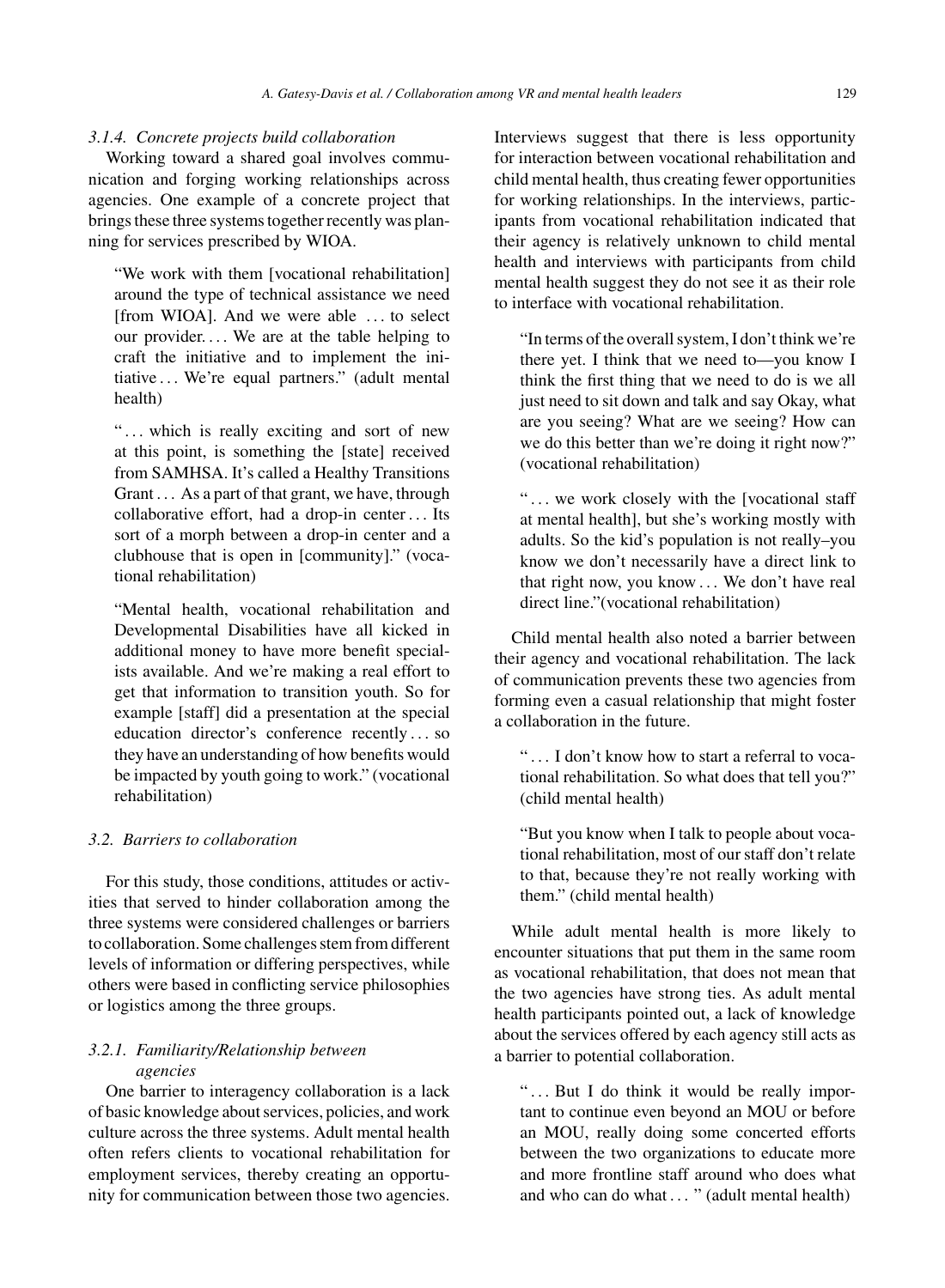# *3.2.2. Readiness to work*

Readiness to work is a topic that came up frequently in interviews with vocational rehabilitation staff. The three systems do not always see eye to eye on what "readiness" looks like, particularly for young people with serious mental health conditions. Conflicting ideas about when a young person is ready for vocational rehabilitation service acts as a barrier to collaboration.

"I think there's a disconnect with understanding exactly what we do . . . I always feel like nobody thinks somebody with a particularly mental health issue can work, so they don't refer them. They don't avail themselves of the services." (vocational rehabilitation)

"And [lets] get rid of the myth that people have to be absolutely ready for employment. We prepare people for that. Obviously someone doesn't need to be ready to go off to work tomorrow. But they do need to be ready to engage [with us] . . . " (vocational rehabilitation)

"... there is an issue about whether people feel that if somebody's got a severe and persistent mental illness whether they're going to be . . . able to work. So trying to get people more accustomed to thinking about those things for that population as well is kind of the work that we have to do." (child mental health)

"I think we're constantly working with our providers around not having just an illness hopeless mindset." (child mental health)

# *3.2.3. Special needs of youth of transition age*

Transition-age youth with serious mental health conditions are a unique population that can be served by all three systems. In the past 10 years, mental health service systems have become aware that the needs of transition aged youth are different than the needs of children or older adults. As a result of WIOA, vocational rehabilitation systems are increasingly aware of the nature of the needs for transition-age youth, but these are relatively new practices that may not have produced widespread understanding. From the perspective of mental health leaders, vocational rehabilitation providers had little understanding of either the age group or the unique needs of those in this age group with serious mental health conditions. Participants from both mental health systems noted that vocational rehabilitation may not be prepared to serve this specific population.

"... [vocational rehabilitation] complain[s] about mental health disabilities versus physical disabilities, and not knowing how to work with them." (adult mental health)

"These programs need to be more flexible, and they seem to be rigid when it comes to the subset of adolescents with the high-end mental health needs." (child mental health)

"There's a disconnect between them [vocational rehabilitation] making their numbers and helping people who are more autonomous than those who need that extra ... warm hand-holding." (child mental health)

Respondents from vocational rehabilitation spoke candidly about their own unpreparedness for working with youth with serious mental health conditions.

"And our counselors are sort of going, you know, help! We didn't really get into the field for—we thought we were serving adults. How do we serve this population because it is a different population in terms of getting them engaged?" (vocational rehabilitation)

"... I have the sneaking suspicion, and I have no proof, that I have the sneaking suspicion that maybe individuals who are seriously and persistently mentally ill don't make it as far in our system—that they're the individuals that don't get made eligible or don't get put into plans . . . " (vocational rehabilitation)

"We have a workshop which has always been designed and geared towards adults. And it works for adults . . . But when we try the same workshop with youth, by the second day, no one comes back. You know it's a real good indicator that we're not providing things to engage them." (vocational rehabilitation)

Additionally, a number of participants noted that vocational rehabilitation does not usually offer special programs for youth with serious mental health conditions.

"I'm not sure we have any specific programs specific for youth with psychiatric disabilities. But we have lots of programs. And we're doing lots of innovative things in the area of transition. So all students who are considered you know eligible for our services have a disability ... But I don't think we have any specific transition programs for specific disabilities." (vocational rehabilitation)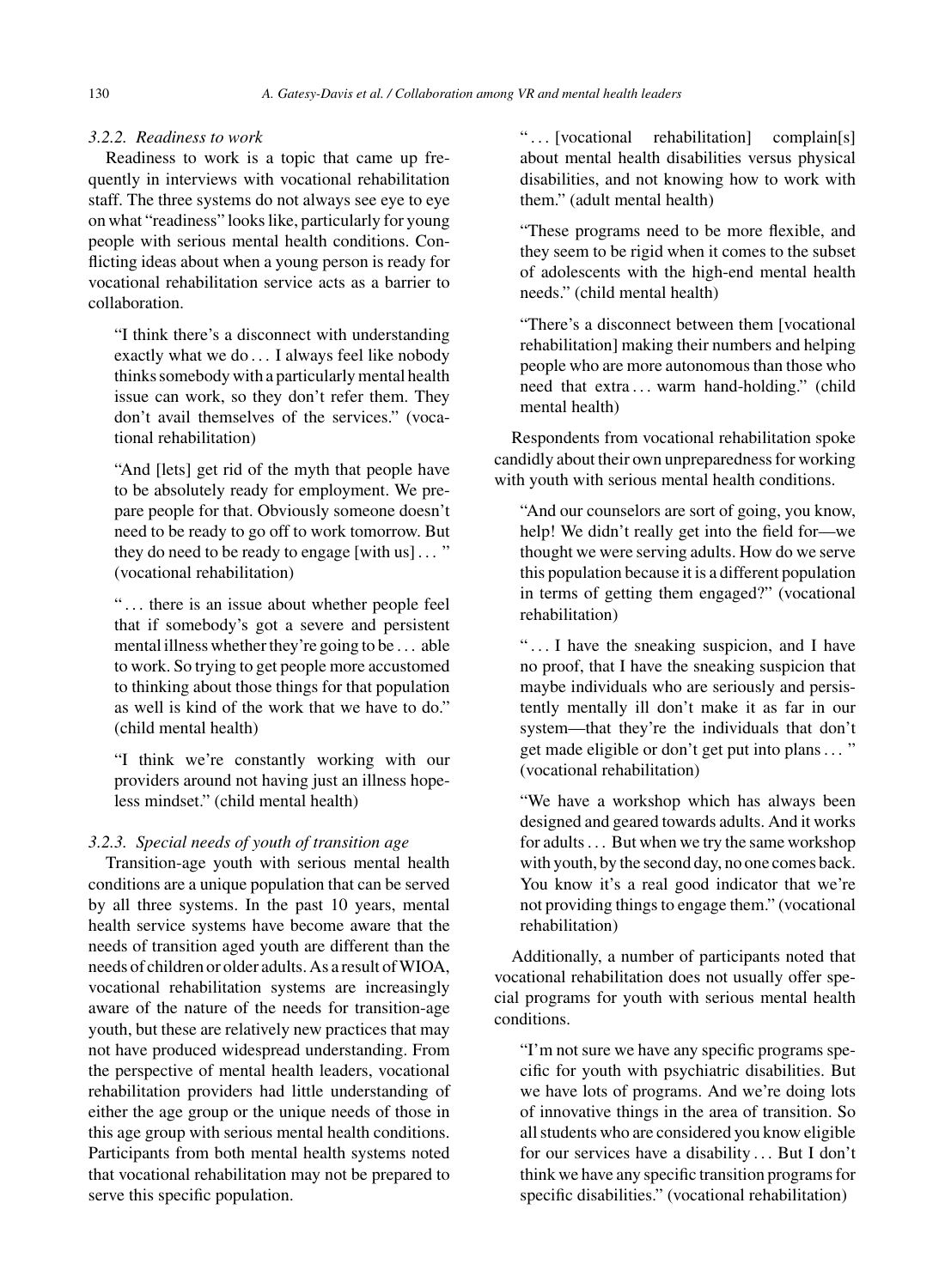# *3.2.4. Adult mental health provides employment services*

Adult mental health has offered employment services for adults with mental illness either directly or through collaboration with vocational rehabilitation for the last several decades. Recently adult mental health employment services have begun to expand those programs to include special programs for transition age youth. This can allow adult mental health to support the employment goals of young people without referring them to vocational rehabilitation. In terms of interagency collaboration, decreasing the need for contact with another agency is a barrier to forming relationships and engaging in collaborative activities.

"... Why do we have to jump through the hoops" of vocational rehabilitation... Why not cross-train us so that we can provide the exact same service that they provide? Why make it two different agencies that have to collaborate? Why not make it one position that can do both?" (adult mental health)

"There are a lot of different resources in different places that are not well connected to each other... because they go to mental health and get just that piece. And then mental health seeks out grants to keep adding more and more things, rather than looking at maybe someone else is providing that." (vocational rehabilitation)

# *3.2.5. Timing of services*

One of the major barriers mentioned in interviews with mental health leaders was the difference between vocational rehabilitation and mental health regarding how fast a young person could be seen, assessed and services begun. Both adult mental health and child mental health noted that the case flow at vocational rehabilitation is much slower than that of the mental health system. This difference in timing has a significant impact on young people motivated to find employment.

"We use motivational interviewing and once they're in the action stage phase, we have about a five-day window . . . And [vocational rehabilitation] is on a five month window timeframe." (adult mental health)

"... And I've lost a couple just in the wait time. They were okay going and then they had to wait . . . like a month. And they were like oh, I'm not interested right now. You have to get them in the moment." (adult mental health)

"We do work with vocational rehabilitation. But I find for this population, it's too full and too cumbersome. There are too many hoops to jump through. Too much paperwork and red tape." (child mental health)

# *3.2.6. Limited resources*

As might be expected diminishing resources are a barrier for all systems, however, this was most frequently mentioned by interviewees from vocational rehabilitation. Lack of resources are often mentioned when interviewees described attempts to collaborate on specific projects. When one agency has–or is perceived as having– fewer resources to bring to the table, collaboration becomes more difficult.

"... So it's hard for our staff to kind of be everywhere at one time. But now . . . if we had plenty of staff, and plenty of money to do things with, then eventually you know we could increase our footprint in these agencies. And we could have staff assigned to or be given a caseload with a focus on mental health." (vocational rehabilitation)

"... And we end up having situations where their funding, vocational rehabilitation funding, they may have exhausted it. So then you have to wait for the following fiscal year to even be able to refer people." (child mental health)

"I think ... people have the feeling of being overwhelmed and overworked in that they're overburdened and taxed." (adult mental health)

## *3.2.7. The role of the schools*

In addition to working with each other, each of the three systems work with many other service systems and organizations. For youth and young adults, a primary example is the education system, which is recognized directly in federal vocational rehabilitation legislation and is expected to support transition planning for young people with disabilities. Participants from child mental health mentioned the role played by schools frequently in their interviews. Vocational rehabilitation works directly with the schools to connect young people with employment services however, this is usually limited to those young people with an IEP and who complete their high school diploma or certificate, or age out at 21 or 22 (depending on state policy). The federal Individuals with Disabilities Education Act leads vocational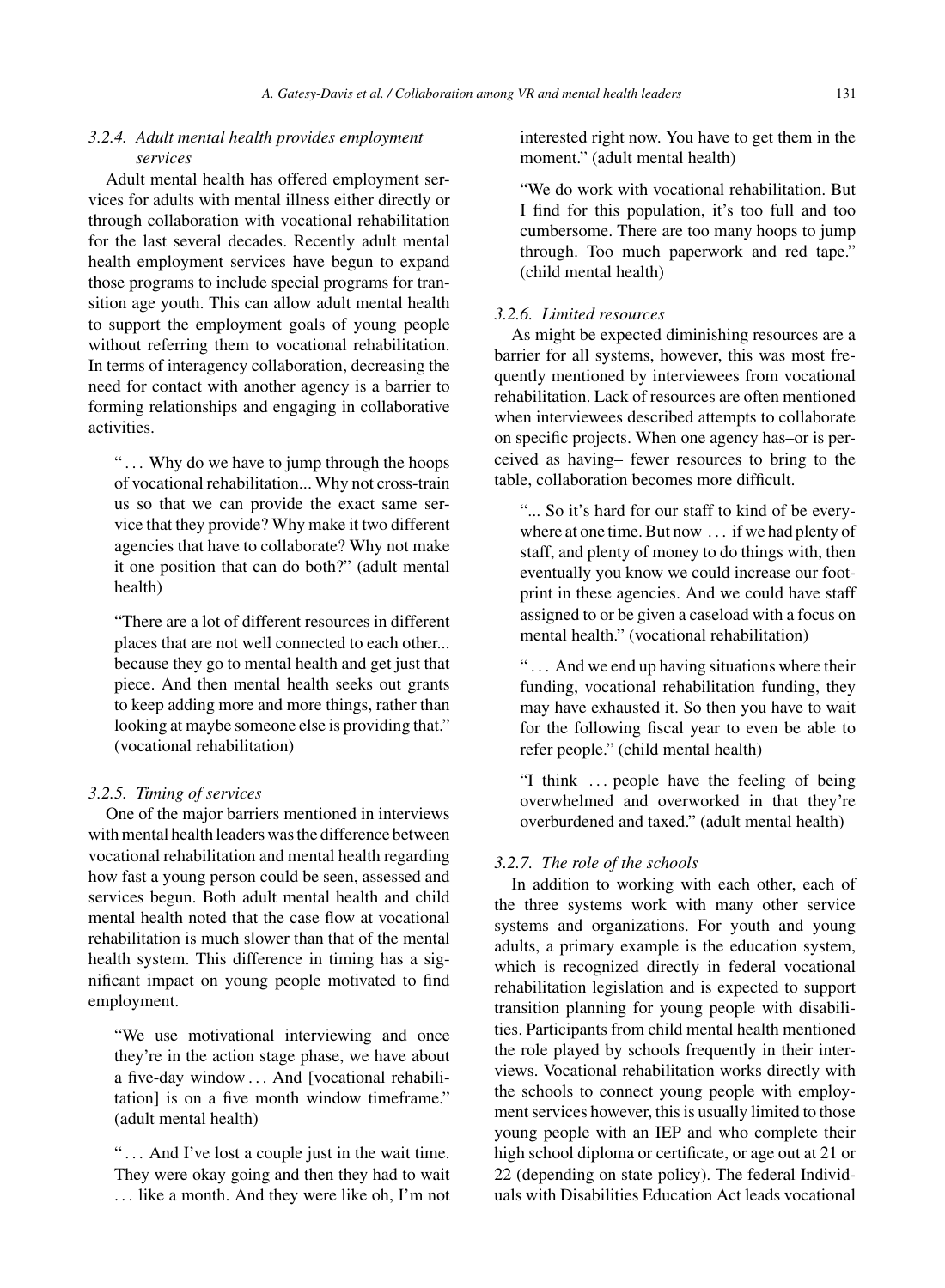rehabilitation to collaborate with the education system rather than child mental health. Similarly, child mental health assumes that the schools are taking care of any referrals that need to be done and don't see collaboration with vocational rehabilitation as part of their role.

"... we don't really collaborate with the Vocational Rehabilitation system . . . We don't work directly with them ... That would be really the school system . . . I don't even know that our regional teams work much with them." (child mental health)

"I don't know that this is a barrier so much. I mean I just don't think that we have seen this in our role. ... Because it's more the educational system's role. So I don't think we're really are doing much collaboration." (child mental health)

# **4. Discussion**

This study asked leaders from the child mental health, adult mental health, and vocational rehabilitation systems in twenty communities about the how their systems collaborate with each other for the purpose of supporting the vocational goals of transition-age youth with serious mental health conditions, what helps them collaborate and what challenges they face to that collaboration. The focus of the research was on the relationship between the two mental health systems and vocational rehabilitation and did not look at collaboration between child and adult mental health. Respondents from all three service systems described both factors that facilitate and impede interagency collaboration. In general, respondents from the three systems were in agreement about facilitators of interagency collaboration, but diverged in their descriptions of the barriers. Child and adult mental health noted some of the same challenges in collaborating with vocational rehabilitation. Vocational rehabilitation, on the other hand, identified some obstacles unique to their perspective. These findings have implications for strategies that could change those factors that most likely to improve collaboration among the three systems.

Respondents from all three systems suggested that opportunities for staff to build relationships across agencies and learn more about other agencies would facilitate collaboration. They also indicated that these opportunities occurred infrequently. Some of the activities that were suggested to improve

cross-system relationship and knowledge building are by some definitions (e.g., Morrissey et al., 1994) the very elements of collaboration, such as having shared meetings and making/receiving referrals. Findings from previous studies suggest that these opportunities will be more successful if they are structured (e.g. regular meetings) rather than ad hoc (Holwerda et al., 2016), include processes that support collaboration, such as having time together and developing a shared vision, and shared activities (Noonan et al., 2012). Much like the findings of Noonan and colleagues (2012), respondents indicated that another way to build cross-system relationships and knowledge is to organize concrete projects during which participants from multiple systems accomplish a shared goal. Examples included working on a grant proposal together, working together to develop implementation plans for new policy, or developing mechanisms for shared funding.

Leaders from all three systems agreed that vocational rehabilitation was not prepared for or knowledgeable about working with transition-age youth, and that this impeded collaboration. While implementation of WIOA may be rapidly changing this picture, it is worth noting that mental health systems have been trying to improve services for transition-age youth over the past two decades. Collaboration between these three systems might be enhanced by forums in which each ones' experiences and expertise in this age group are shared, particularly if it was tied to achieving a specific goal.

In contrast, their perspectives were different on the topic of addressing the specific needs of individuals with serious mental health conditions. Both child and adult mental health identified a lack of recognition in the vocational rehabilitation system of the special needs of this disability group as a barrier to their collaboration with vocational rehabilitation. Whereas vocational rehabilitation leaders described a perspective or philosophy that their services were for all disability groups, with the implication that special services for a particular group was not needed. This view may stem from their use of the Individual Plan for Employment (IPE) as a means to tailor services to each individual, and thus address any specific needs for individuals with mental health disabilities. These perspectives suggest that the two systems may benefit from forums in which these differing perspectives could be shared and support co-development of strategies to alleviate the concerns.

Another barrier shared by leaders from both mental health systems was that the delay between referral to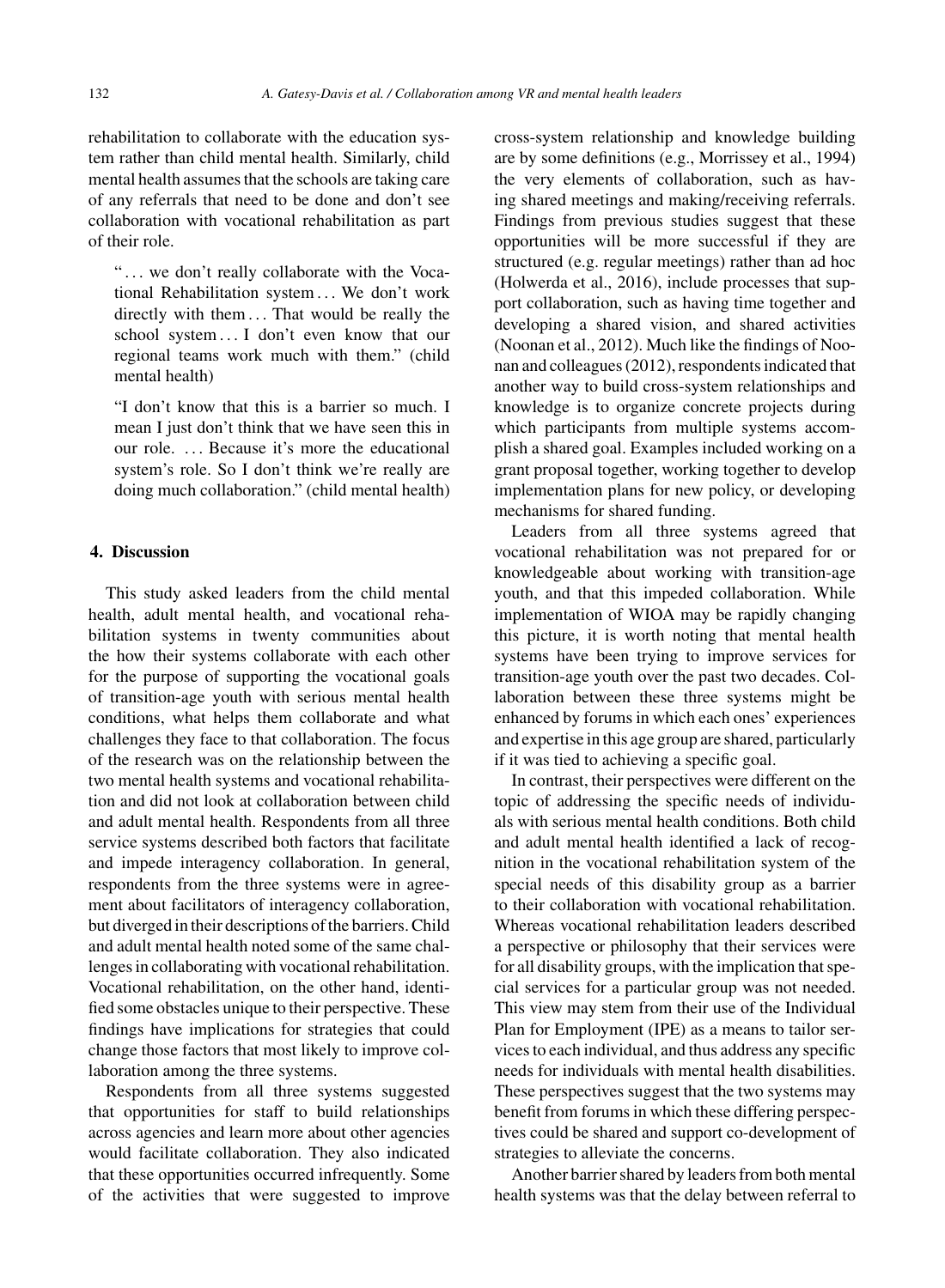vocational rehabilitation and the receipt of concrete employment services is an impediment to their clients and reduces collaboration with vocational rehabilitation. While leaders in vocational rehabilitation did not speak to the timing issue, they raised a separate – but potentially related – barrier. Vocational rehabilitation articulated some conflict in perceptions of readiness to work, and suggested that there is disagreement between mental health and vocational rehabilitation systems about what "readiness" looks like and whether mental health providers refer the right individuals at the right time. As long as leaders from mental health systems perceive that vocational rehabilitation services are not up to the task of serving transition-age youth with serious mental health conditions well, and vocational rehabilitation leaders perceive that mental health providers don't refer individuals when they are actually ready to work, these perceptions will likely remain a barrier to collaboration. Activities, such as cross-training, about vocational rehabilitation processes and appropriate referrals as well as the unique needs of transitionage youth for employment supports, followed by opportunities for continued dialogue about progress in collaborating to help this population, would likely help align perceptions and address underlying issues.

One of the most important issues that arose in these interviews came from an absence of recognition on the part of child mental health leaders of the value of collaborating with vocational rehabilitation. This was based on their assumption that it is schools that connect students directly to vocational rehabilitation services and as a consequence child mental health had little role or value in collaborating with vocational rehabilitation and have little need to learn about that system. As individuals from all three systems noted, many of the facilitators to collaboration involve situations and activities that put individuals from different agencies in contact so that they can build one-on-one relationships. If schools are the only route by which youth get to vocational rehabilitation services, it eliminates those opportunities for child mental health and vocational rehabilitation to form strong working relationships. However, there is, in fact, a great need for that relationship. Child mental health serves many youth who do not fit the pathways that schools employ to connect students with disabilities to vocational rehabilitation services. The school-to-vocational rehabilitation pathway has typically occurred through the transition planning that is mandated by the Individuals with Disabilities Education Act and applies to students with an

Individualized Education Plan. The Act requires transition plans for post school functioning, including work or postsecondary schooling and training, and identifying and connecting to the state agencies that will help fulfill those goals, including vocational rehabilitation services as appropriate. However, no transition planning is required for students not in special education, or youth who drop out of high school. As noted previously, only a small fraction of students with serious mental health conditions are in special education (Forness et al., 2012) and these students also drop out of high school at very high rates (Wagner & Newman, 2012). Child mental health serves many of these youth who are off the typical pathway to vocational rehabilitation. Improving collaboration between the child mental health and vocational rehabilitation systems would particularly benefit this group of young people. The fact that child mental health leaders did not recognize that many of their clients were unlikely to be connected to vocational rehabilitation services through schools was concerning. This group of young people, many of whom are high risk and have very difficult transitions, are generally unrecognized, uncounted, and their needs don't get considered when systems collaborate and plan. The services that the Workforce Innovation and Opportunity Act mandates vocational rehabilitation systems to provide to students and youth with disabilities, regardless of their special education status, makes it particularly necessary for vocational rehabilitation and child mental health systems to connect around those students who are not in special education, and to develop and strengthen their collaboration.

# *4.1. Limitations*

The results outlined in this study should be interpreted with several limitations in mind. First under 50% of those who were invited to participate were willing to schedule an interview. Because the individuals who did participate came from most of the communities involved in the 16 grantee areas, the researcher felt that the number of participants would yield useful data for a qualitative study. Second, the 16 areas had all received a competitive grant and although this does not necessarily require a positive relationship between mental health and vocational rehabilitation, the existence of such a relationship might make a proposal more competitive. Because the researchers were looking for positive examples of collaboration, this bias in selection seemed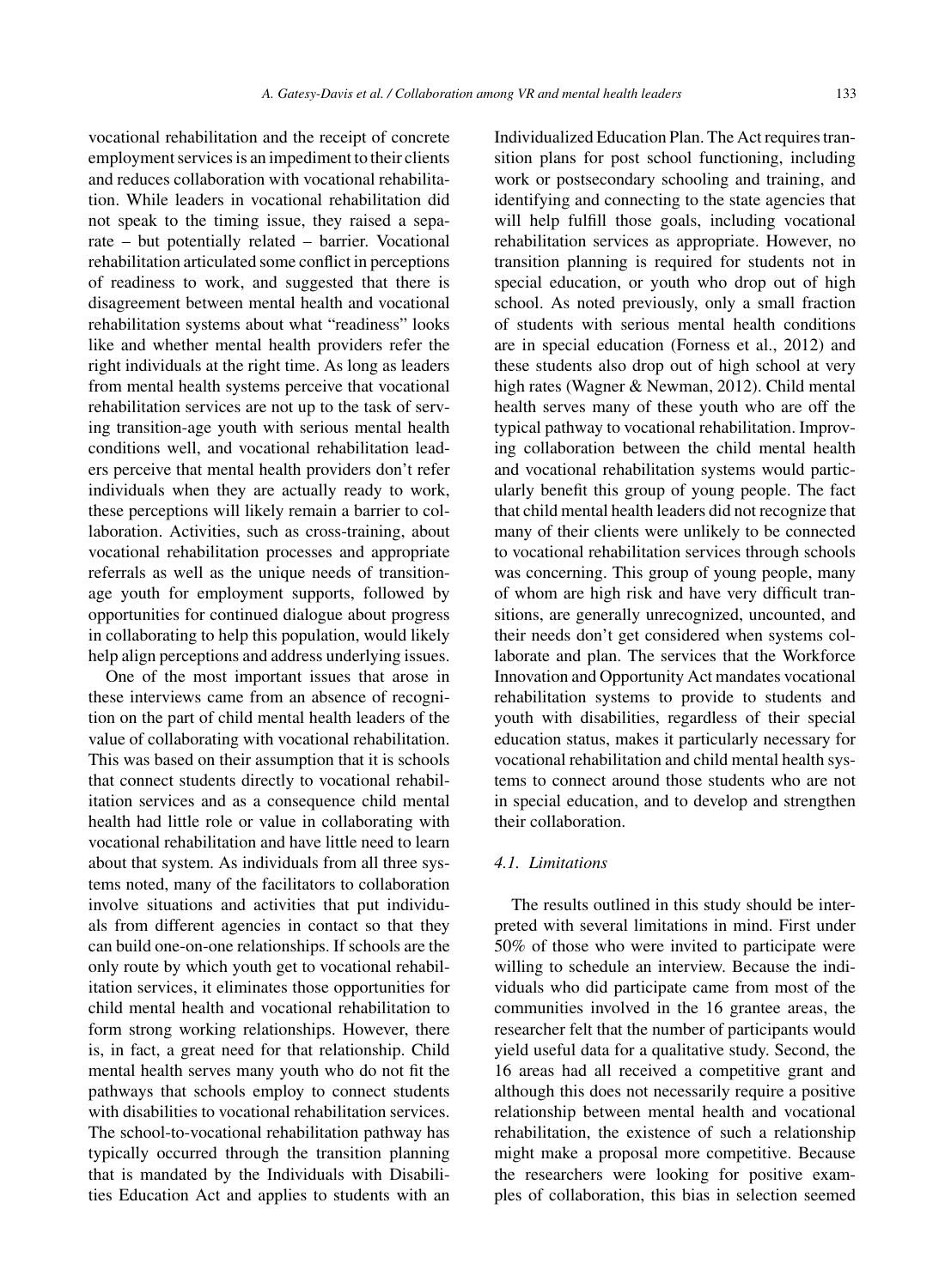reasonable. Finally, in some cases, the interviewees from vocational rehabilitation were often regional managers and did not have detailed information about how vocational rehabilitation counselors who worked directly with young adults with mental health challenges practiced or what issues they might be facing. This lack of understanding of line level practice did not seem to be an issue with mental health respondents.

### *4.1.1. Implications/Next steps*

When it comes to improving interagency collaboration, there is general agreement across these respondents that the first step is getting to know each other. Activities such as meetings, referrals, and cross- or shared trainings all offer opportunities for individuals get to know people from other agencies, what services they provide and how the system works. Putting faces to names and connecting on a personal level helps build the individual relationships that make interagency collaboration possible. Not only do people get to know each other, they learn more about other systems' policies and services. The lack of knowledge about other systems was often mentioned as a barrier to collaboration. While this issue could be addressed at any level, one way that individuals can gain more information is simply by talking to people from systems outside of their own. Such opportunities may need to be formally facilitated since it appears that they are not currently prevalent, particularly between child mental health and vocational rehabilitation. In addition to understanding each other's services better, service providers in all three systems might benefit from a greater understanding of transition to work and early career development, use of youth peer support, and ways to provide clinical support to youth and young adults who are working. Vocational rehabilitation staff might be interested in discussing ways of dealing with challenging youth behaviors and the role of brain development, conversations that could be facilitated by individuals from the child mental health system.

Another facilitator of collaboration is having a shared task or goal to work toward. In the case of our study, the planning for the newly passed (at the time of interviews) Workforce Innovation and Opportunity Act (WIOA) was recognized by many respondents as an example of how a common goal and shared task could lead to increased collaboration. The pressing needs of that population of young people with serious mental health conditions who are not in school or not in special education may present a common task that could bring all three systems to the table. If adult mental health, child mental health, and vocational rehabilitation can all recognize that this particular population is underserved, they may be able to work towards the common goal of improving services for youth outside of the school system. The recent WIOA legislation that allows vocational rehabilitation to provide group education and support to young people who have not completed vocational rehabilitation eligibility creates an opportunity for the three systems to work together to find ways to help more young people in these pre-employment workshops.

Another topic that might be tackled by providers from all three systems is brainstorming ways of modifying the traditional approach to IPE development used by vocational rehabilitation to incorporate a "work and career development" phase that allows for developmentally appropriate career exploration. A workgroup composed of members from each system could also develop service interventions for youth that use a greater variety of employment models, especially those based on experiential, work- based learning. The creation of models of vocational peer support that are appropriate for young adults and the development of ways to include family member strength and resources into the IPE planning would be another contribution to the knowledge base.

Individuals, such as those interviewed in this study, who occupy formal or informal leadership positions have an opportunity to increase interagency collaboration with their actions. The strategies discussed in the last two paragraphs, opportunities to get to know each other and working together on common tasks, are activities that are usually initiated and often facilitated by those in administrative positions. Earlier research (Davis et al., 2018) established that when programs perceived that important stakeholders such as their administrators and funders wanted more collaboration, then more collaboration happened. At a systems or policy level, the words and actions of those at the top are influential. Not only do leaders need to speak often and persuasively about collaboration and initiate activities that will promote collaboration, they also need to identify opportunities to change administrative rules and procedures that serve as barriers to participating in collaborative activities. A first step might be for leaders in mental health and vocational rehabilitation to require that at least a portion of their training budgets be spent on trainings that will bring these systems together. Another approach that leaders can use is the development of specific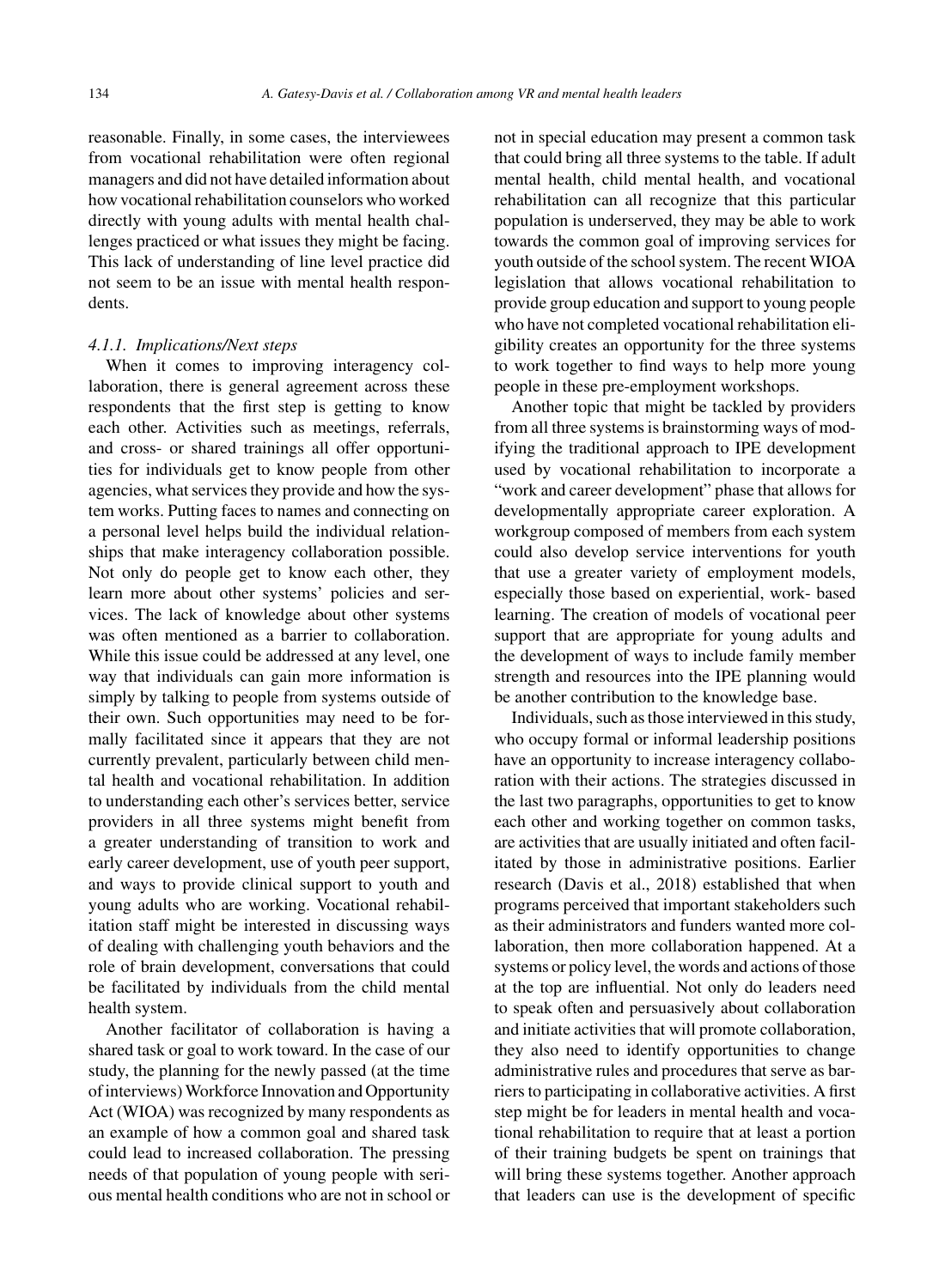MOUs or agreements that are focused on the special needs of youth and young adults with mental health conditions.

# **5. Conclusion**

Youth and young adults often find the journey into full adulthood difficult, made more so by society's expectations that that they become employed, find a career and generally be able to support themselves. The journey to adulthood is even harder for young adults with mental health challenges who must manage the symptoms created by their mental health condition while at the same time coping with a confusing and changing service system. It is clear that increasing collaboration among service systems improves services and it is critical to the health and long term well-being of young adults that we use the knowledge created by research to make these changes.

#### **Acknowledgments**

The authors thank the following individuals who were central to the success of this project: Lisa Smith, Amanda Costa, Raphael Mizrahi, Martha Castro, all of whom collected or analyzed data. They also thank Gwen White who helped them identify system leaders.

# **Conflict of interest**

The authors declare that they have no conflict of interest.

# **Ethical disclosure**

Ethical approval of this research was obtained from the University of Massachusetts Medical School's institutional review board (IRB Registration: 0000160; Approval #H00008656).

# **Informed consent**

Verbal informed consent to collect and publish the anonymized data was obtained from participants prior to the start of the qualitative interview.

# **Funding**

This research was funded by a grant from the National Institute of Disability, Independent Living, and Rehabilitation Research (NIDILRR) of the Administration on Community Living (ACL) and the Center for Mental Health Services, of the Substance Abuse and Mental Health Services Administration (SAMHSA) of the U.S. Department of Health and Human Services (grant number 90RT5031). The content of this paper does not necessarily represent the policy of NIDILRR or SAMHSA, and you should not assume endorsement by the Federal Government.

# **References**

- Archer, J., Bower, P., Gilbody, S., Lovell, K., Richards, D., Gask, L., Dickens, C., & Coventry, P. (2012). Collaborative care for depression and anxiety problems. *The Cochrane Database of Systematic Reviews*, *10*, CD006525. [https://doi.org/10.1002/](https://doi.org/10.1002/14651858.CD006525.pub2) 14651858.CD006525.pub2.
- Autor, D. H. (2010). The polarization of job opportunities in the US labor market: Implications for employment and earnings. *Center for American Progress and The Hamilton Project*, *6*(25).
- Autor, D. H., Katz, L. F., & Kearney, M. S. (2008). Trends in U.S. Wage Inequality: Revising the Revisionists. *Review of Economics and Statistics*, *90*(2), 300–323.
- Becker, D. R., Drake, R. E., & Bond, G. R. (2014). The IPS supported employment learning collaborative. *Psychiatric Rehabilitation Journal*, *37*(2), 79–85. [https://doi.org/10.1037/](https://doi.org/10.1037/prj0000044) prj0000044
- Bond, G. R., Drake, R. E., & Campbell, K. (2016). Effectiveness of individual placement and support supported employment for young adults. *Early Intervention in Psychiatry*, *10*(4), 300–307.<https://doi.org/10.1111/eip.12175>
- Burns, T., Catty, J., Becker, T., Drake, R. E., Fioritti, A., Knapp, M., Lauber, C., Rössler, W., Tomov, T., van Busschbach, J., White, S., Wiersma, D., & EQOLISE Group. (2007). The effectiveness of supported employment for people with severe mental illness: A randomised controlled trial. *Lancet (London, England)*, *370*(9593), 1146–1152. [https://doi.org/10.1016/](https://doi.org/10.1016/S0140-6736(07)61516-5) S0140-6736(07)61516-5
- Cougnard, A., Goumilloux, R., Monello, F., & Verdoux, H. (2007). Time between schizophrenia onset and first request for disability status in France and associated patient characteristics. *Psychiatric Services (Washington, D.C.)*, *58*(11), 1427–1432. <https://doi.org/10.1176/ps.2007.58.11.1427>
- Davis, M., Koroloff, N., Sabella, K., & Sarkis, M. (2018) Crossing the Age Divide: Cross-Age Collaboration Between Programs Serving Transition-Age Youth. *Journal of Behavioral Health Services & Research*, *45*(3), 356–369.
- Davis, M., Sheidow, A. J., McCart, M. R., & Perrault, R. T. (2018). Vocational coaches for justice-involved emerging adults. *Psychiatric Rehabilitation Journal*, *41*(4), 266–276. <https://doi.org/10.1037/prj0000323>
- Drake, R. E., Xie, H., Bond, G. R., McHugo, G. J., & Caton, C. L. M. (2013). Early psychosis and employment. *Schizophrenia*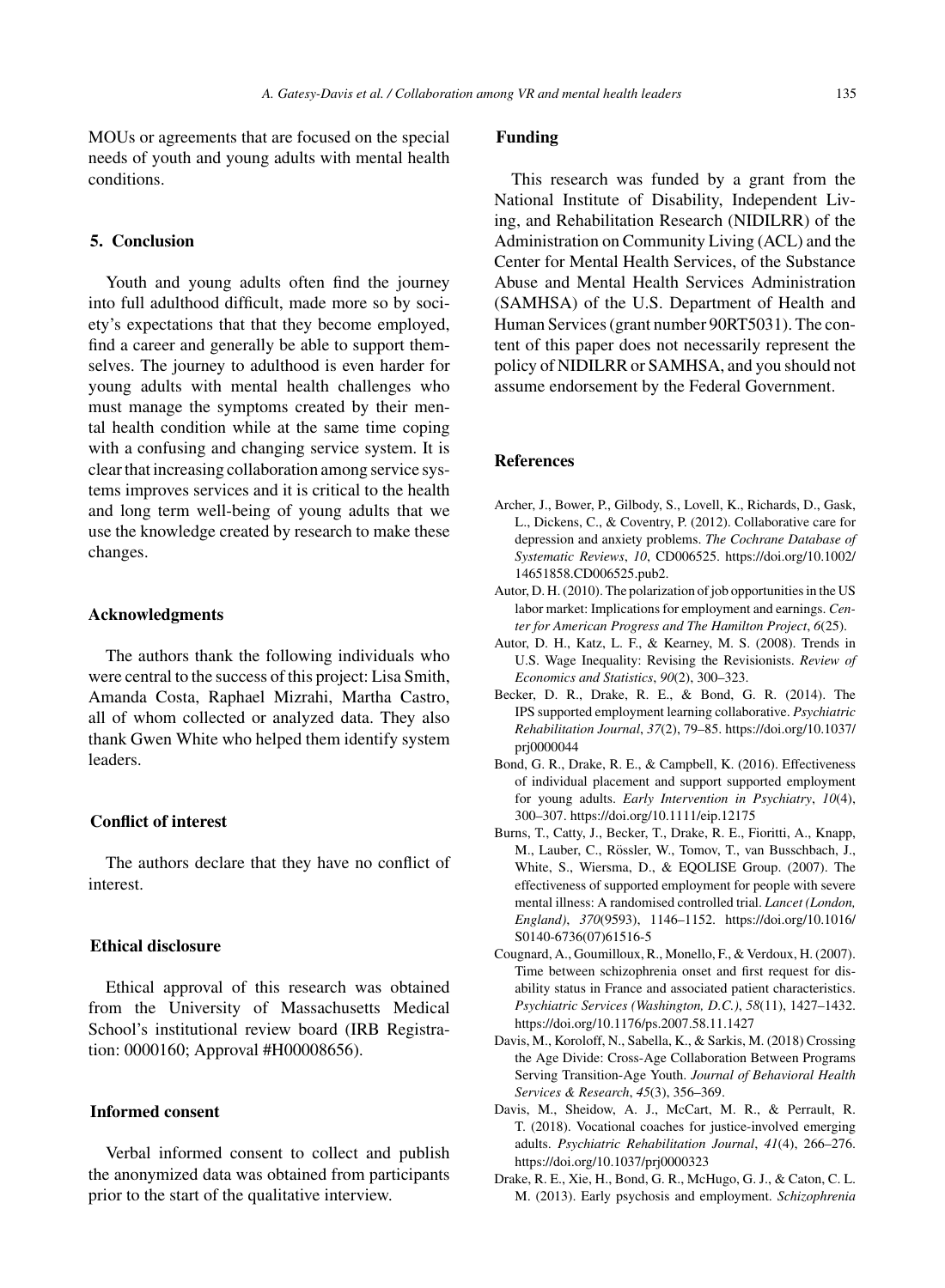*Research*, *146*(1), 111–117. [https://doi.org/10.1016/j.schres.](https://doi.org/10.1016/j.schres.2013.02.012) 2013.02.012

- Ellison, M. L., Huckabee, S. S., Stone, R. A., Sabella, K., & Mullen, M. G. (2019). Career Services for Young Adults with Serious Mental Health Conditions: Innovations in the Field. *The Journal of Behavioral Health Services & Research*, *46*(1), 1–14. [https://doi.org/10.1007/s11414-018-9638-3.](https://doi.org/10.1007/s11414-018-9638-3)
- Enemark, D., McCubbins, M. D., & Weller, N. (2014). Knowledge and networks: An experimental test of how network knowledge affects coordination. *Social Networks*, *36*, 122–133. <https://doi.org/10.1016/j.socnet.2012.10.001>.
- Fabian, E., Simonsen, M., Deschamps, A., Shengli Dong, & Luecking, D. M. (2016). Service System Collaboration in Transition: An Empirical Exploration of its Effects on Rehabilitation Outcomes for Students with Disabilities. *Journal of Rehabilitation*, *82*(3), 3–10.
- Forness, S. R., Freeman, S. F. N., Paparella, T., Kauffman, J. M., & Walker, H. M. (2012). Special Education Implications of Point and Cumulative Prevalence for Children With Emotional or Behavioral Disorders. *Journal of Emotional and Behavioral Disorders*, *20*(1), 4–18. [https://doi.org/10.1177/](https://doi.org/10.1177/1063426611401624) 1063426611401624.
- Frey, W., Drake, R., Bond, G., Miller, A., Goldman, H., Salkever, D., & Holsenbeck, S. (2011). *Mental Health Treatment Study: Final report*. Social Security Administration. https:// www.ssa.gov/disabilityresearch/documents/MHTS\_Final\_ Report 508.pdf.
- Goldman, H. H., Morrissey, J. P., Rosenheck, R. A., Cocozza, J., Blasinsky, M., & Randolph, F. (2002). Lessons From the Evaluation of the ACCESS Program. *Psychiatric Services*, *53*(8), 967–969. [https://doi.org/10.1176/appi.ps.53.8.967.](https://doi.org/10.1176/appi.ps.53.8.967)
- Gray, B. (1989). *Collaborating: Finding common ground for multiparty problems*. Jossey-Bass.
- He, A. S., Lim, C. S., Lecklitner, G., Olson, A., & Traube, D. E. (2015). Interagency collaboration and identifying mental health needs in child welfare: Findings from Los Angeles County. *Children and Youth Services Review*, *53*, 39–43. <https://doi.org/10.1016/j.childyouth.2015.03.013>.
- Himmelman, A. T. (2001). On Coalitions and the Transformation of Power Relations: Collaborative Betterment and Collaborative Empowerment.*American Journal of Community Psychology*, *29*(2), 277–284. [https://doi.org/10.1023/A:1010](https://doi.org/10.1023/A:1010334831330) 334831330.
- Hodges, S., Nesman, T., & Hernandez, M. (1998). Promising practices: Building collaboration in systems of care. Vol. 6. Washington, DC: Center for Effective Collaboration and Practice, American Institutes for Research.
- Holwerda, A., Fokkens, A. S., Engbers, C., & Brouwer, S. (2016). Collaboration between mental health and employment services to support employment of individuals with mental disorders. *Disability and Rehabilitation*, *38*(13), 1250–1256. [https://doi.org/10.3109/09638288.2015.1076075.](https://doi.org/10.3109/09638288.2015.1076075)
- Holzer, H. J., & Dunlop, E. (2013). *Just the Facts, Ma*'*am: Postsecondary Education and Labor Market Outcomes in the U.S.* (SSRN Scholarly Paper ID 2250297). IZA (Institute for the Study of Labor). [https://papers.ssrn.com/abstract=](https://papers.ssrn.com/abstract=2250297) 2250297.
- Huxham, C. (1996). *Creating Collaborative Advantage*. Sage Publications.
- Longoria, R. A. (2005). Is Inter-Organizational Collaboration Always a Good Thing. *Journal of Sociology and Social Welfare*, *32*(3), 123–138.
- McHugh, M. L. (2012). Interrater reliability: The kappa statistic. *Biochemia Medica*, *22*(3), 276–282.
- Miller, R., Sevak, P., & Honeycutt, T. (n.d.). State Vocational Rehabilitation Agencies' Early Implementation Experiences with Pre-Employment Transition Services. In *Mathematica Policy Research Reports* (b158ab08ac3241fdb57cbfd13ccc03 e5; Mathematica Policy Research Reports). Mathematica Policy Research. Retrieved June 16, 2021, from [https://ideas.](https://ideas.repec.org/p/mpr/mprres/ b158ab08ac3241fdb57cbfd13ccc03e5.html) repec.org/p/mpr/mprres/b158ab08ac3241fdb57cbfd13ccc 03e5.html.
- Milward, H. B., Provan, K. G., Fish, A., Isett, K. R., & Huang, K. (2010). Governance and collaboration: An evolutionary study of two mental health networks. *Journal of Public Administration Research and Theory*, *20*(SUPPL. 1), i125–i141. [https://doi.org/10.1093/jopart/mup038.](https://doi.org/10.1093/jopart/mup038)
- Morrissey, J. P., Calloway, M., Bartko, W. T., Ridgely, M. S., Goldman, H. H., & Paulson, R. I. (1994). Local mental health authorities and service system change: Evidence from the Robert Wood Johnson program on chronic mental illness. *The Milbank Quarterly*, *72*(1), 49–80.
- Newman, L., Wagner, M., Knokey, A.-M., Marder, C., Nagle, K., Shaver, D., Wei, X., with Cameto, R., Contreras, E., Ferguson, K., Greene, S., and Schwarting, M. (2011). *The Post-High School Outcomes of Young Adults With Disabilities up to 8 [Years](https://www.ssa.gov/disabilityresearch/documents/MHTS_Final_Report_508.pdf) [After](https://www.ssa.gov/disabilityresearch/documents/MHTS_Final_Report_508.pdf) [High](https://www.ssa.gov/disabilityresearch/documents/MHTS_Final_Report_508.pdf) [School.](https://www.ssa.gov/disabilityresearch/documents/MHTS_Final_Report_508.pdf) [A](https://www.ssa.gov/disabilityresearch/documents/MHTS_Final_Report_508.pdf) [Report](https://www.ssa.gov/disabilityresearch/documents/MHTS_Final_Report_508.pdf) [From](https://www.ssa.gov/disabilityresearch/documents/MHTS_Final_Report_508.pdf) [the](https://www.ssa.gov/disabilityresearch/documents/MHTS_Final_Report_508.pdf) [National](https://www.ssa.gov/disabilityresearch/documents/MHTS_Final_Report_508.pdf) [Longi](https://www.ssa.gov/disabilityresearch/documents/MHTS_Final_Report_508.pdf)tudinal Transition Study-2 (NLTS2)*(NCSER 2011-3005). Menlo Park, CA: SRI International.
- Nicaise, P., Tulloch, S., Dubois, V., Matanov, A., Priebe, S., & Lorant, V. (2013). Using social network analysis for assessing mental health and social services interorganisational collaboration: Findings in deprived areas in Brussels and London. *Administration and Policy in Mental Health*, *40*(4), 331–339. [https://doi.org/10.1007/s10488-012-](https://doi.org/10.1007/s10488-012-0423-y) 0423-y.
- Noonan, P. M., McCall, Z. A., Zheng, C., & Gaumer Erickson, A. S. (2012). An Analysis of Collaboration in a State-Level Interagency Transition Team. *Career Development and Transition for Exceptional Individuals*, *35*(3), 143–154. [https://doi.org/](https://doi.org/10.1177/2165143412443083) 10.1177/2165143412443083.
- Nowell, B. (2009). Profiling Capacity for Coordination and Systems Change: The Relative Contribution of Stakeholder Relationships in Interorganizational Collaboratives. *American Journal of Community Psychology*, *44*(3–4), 196–212. [https://doi.org/10.1007/s10464-009-9276-2.](https://doi.org/10.1007/s10464-009-9276-2)
- Rosenheck, R. A., Lam, J., Morrissey, J. P., Calloway, M. O., Stolar, M., & Randolph, F. (2002). Service Systems Integration and Outcomes for Mentally Ill Homeless Persons in the ACCESS Program. *Psychiatric Services*, *53*(8), 958–966. [https://doi.org/10.1176/appi.ps.53.8.958.](https://doi.org/10.1176/appi.ps.53.8.958)
- Rosenheck, R., Morrissey, J., Lam, J., Calloway, M., Johnsen, M., Goldman, H., Randolph, F., Blasinsky, M., Fontana, A., Calsyn, R., & Teague, G. (1998). Service system integration, access to services, and housing outcomes in a program for homeless persons with severe mental illness. *American Journal of Public Health*, *88*(11), 1610–1615.
- Rothbard, A. B., Min, S.-Y., Kuno, E., & Wong, Y.-L. I. (2004). Long-term effectiveness of the ACCESS program in linking community mental health services to homeless persons with serious mental illness. *The Journal of Behavioral Health Services & Research*, *31*(4), 441–449. [https://doi.org/10.1007/](https://doi.org/10.1007/BF02287695) BF02287695.